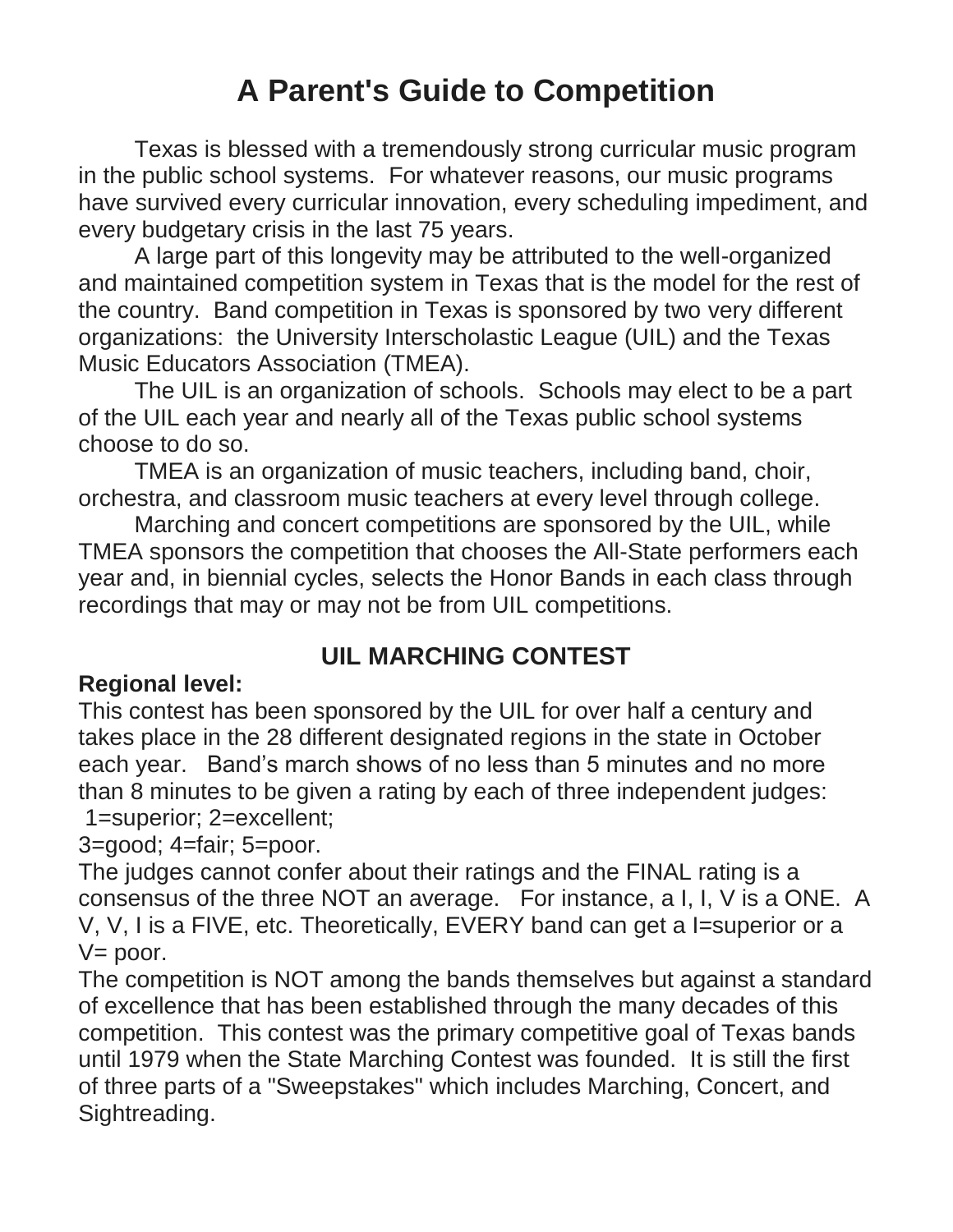### **Area Level:**

This contest is held every two years in the "even" numbered years. Its sole purpose is to choose the State Qualifiers from the regions within our area: 20, 5, 7, 2, 3, 24, and 25. One band per 5 entered will advance to State. The contest uses 5 judges: 3 music judges and 2 marching judges. Each judge ranks the bands from top to bottom and the total ranks are added for a "rank total." The lowest rank total is first place!

#### **State Level:**

The contest has been held since 1979 to choose a State Champion in each class. It is now held every two years in even numbered years and has been moved to the Alamodome in San Antonio to prevent weather interruptions. The contest is similar to the Area Contest with five judges and the lowest total of "rank points" becomes first place.

## **UIL CONCERT/SIGHTREADING CONTEST**

This is the staple competition for UIL, occurring every year in the spring in all 28 regions of the state. Bands prepare a concert program of three pieces chosen from the Prescribed Music List and perform for a panel of three judges who rate the bands with one of five ratings, just as in regional marching competition. Again, the comparison is only with a standard of excellence, not with other bands in the contest. Theoretically, every band could earn a First Division or a Fifth Division! Immediately following the concert, bands move to another room to sightread a piece of music chosen to be read by all the bands within a class statewide! The music for sightreading is composed specifically for the contest and addresses certain fundamentals that are aligned with the curriculum for each classification. This is the musical equivalent of a statewide achievement test for Band.

## **UIL SOLO-ENSEMBLE CONTEST**

The only "individual" competition that the UIL sponsors for instrumentalists is held in the Winter, usually at the end of February each year. Students choose a solo and/or an ensemble from the Prescribed Music List for their instrument and begin work in November/December. Solos may be memorized so that students can earn advancement to the State level by making a First Division at the region level. Non-memorized solos cannot advance. Once again, judges are rating each performance compared to a statewide scale of excellence, not as a comparison of one student to another. Students earn medals for First Divisions as well as qualification to State.